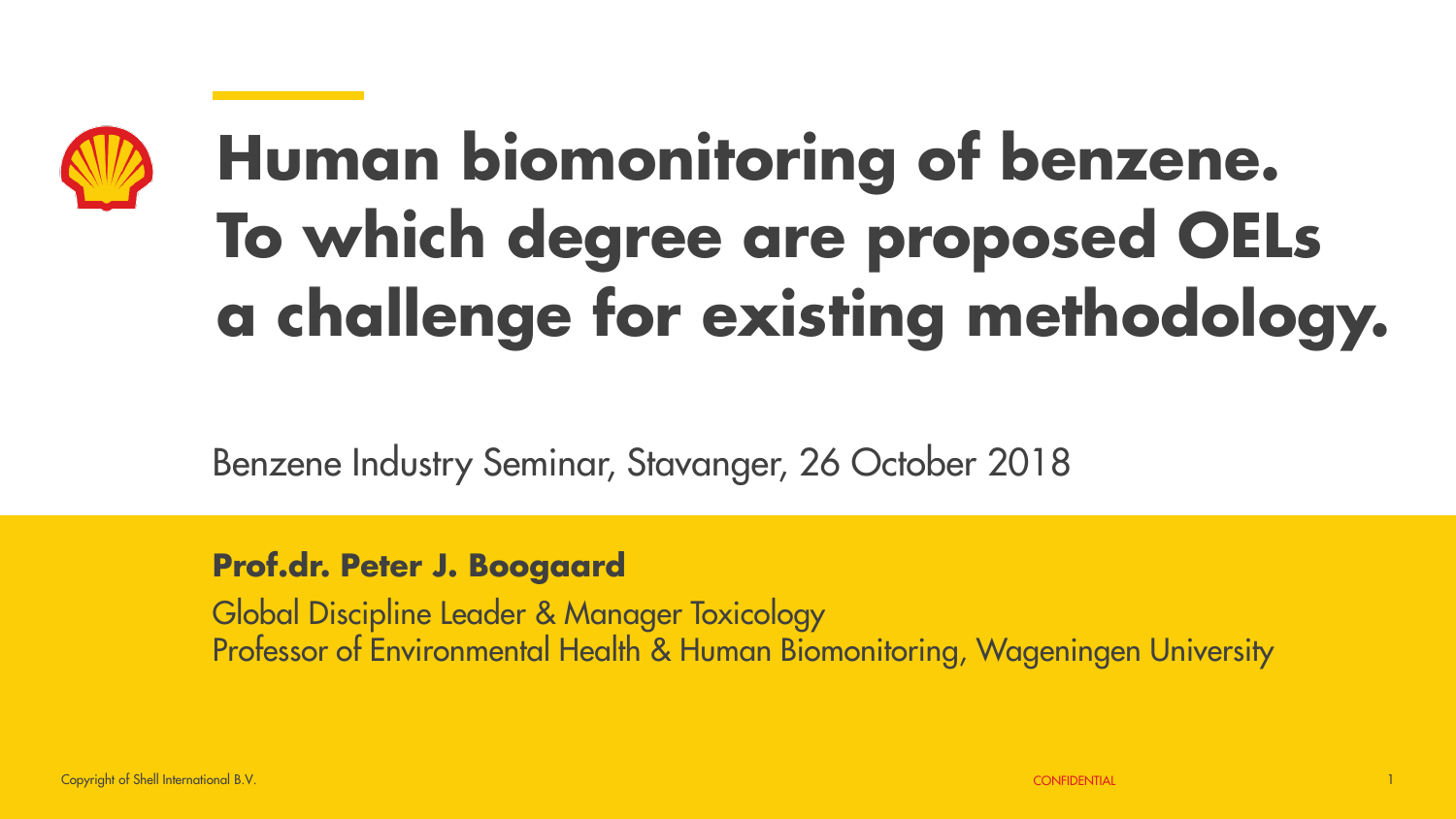# OEL values for benzene

- DECOS is of the opinion that benzene is a non-stochastic
- genotoxic carcinogen and derived in 2014 a health-based recommended OEL of 0.7 mg/m<sup>3</sup> (0.2 ppm) as 8-h TWA ■ Recently (March 2018) RAC has proposed an OEL of 50 ppb
	- (0.16 mg/m<sup>3</sup> ) as 8-h TWA
- Copyright of Shell International B.V. **Exposure assessment of benzene at these very low levels is**  $challenging \rightarrow$  personal air monitoring is difficult and expensive  $\blacksquare$  Human biomonitoring (HBM) seems a more viable option  $\rightarrow$ to which extent is it possible for very low exposure levels ? oktober 2018 2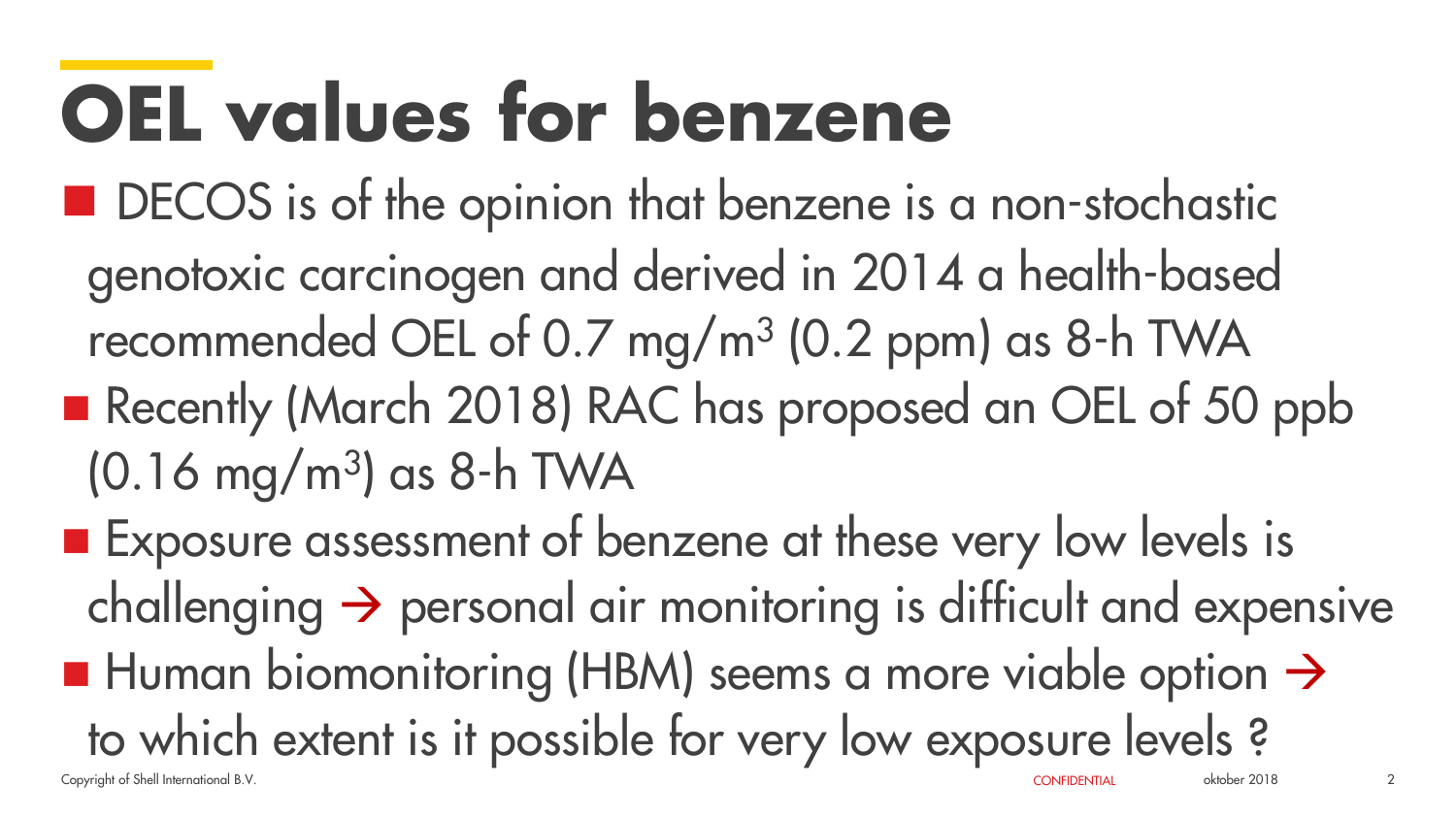### Human biomonitoring of benzene exposure

■ Human biomonitoring (HBM) of urinary benzene metabolites is well established: phenol, t,t-muconic acid (tt-MA), *S*-phenylmercapturic acid (S-PMA), and unchanged benzene (BU) With increasingly lower OELs (100 ppm  $\rightarrow$  10 ppm  $\rightarrow$  1 ppm) first phenol became useless because of natural backgrounds and subsequently II-MA (1 ppm  $\rightarrow$  0.5 ppm or lower) ■ As far as we know, S-PMA has no background, but it picks up benzene exposure caused by smoking **However, S-PMA not (yet) validated at ultra-low OELs**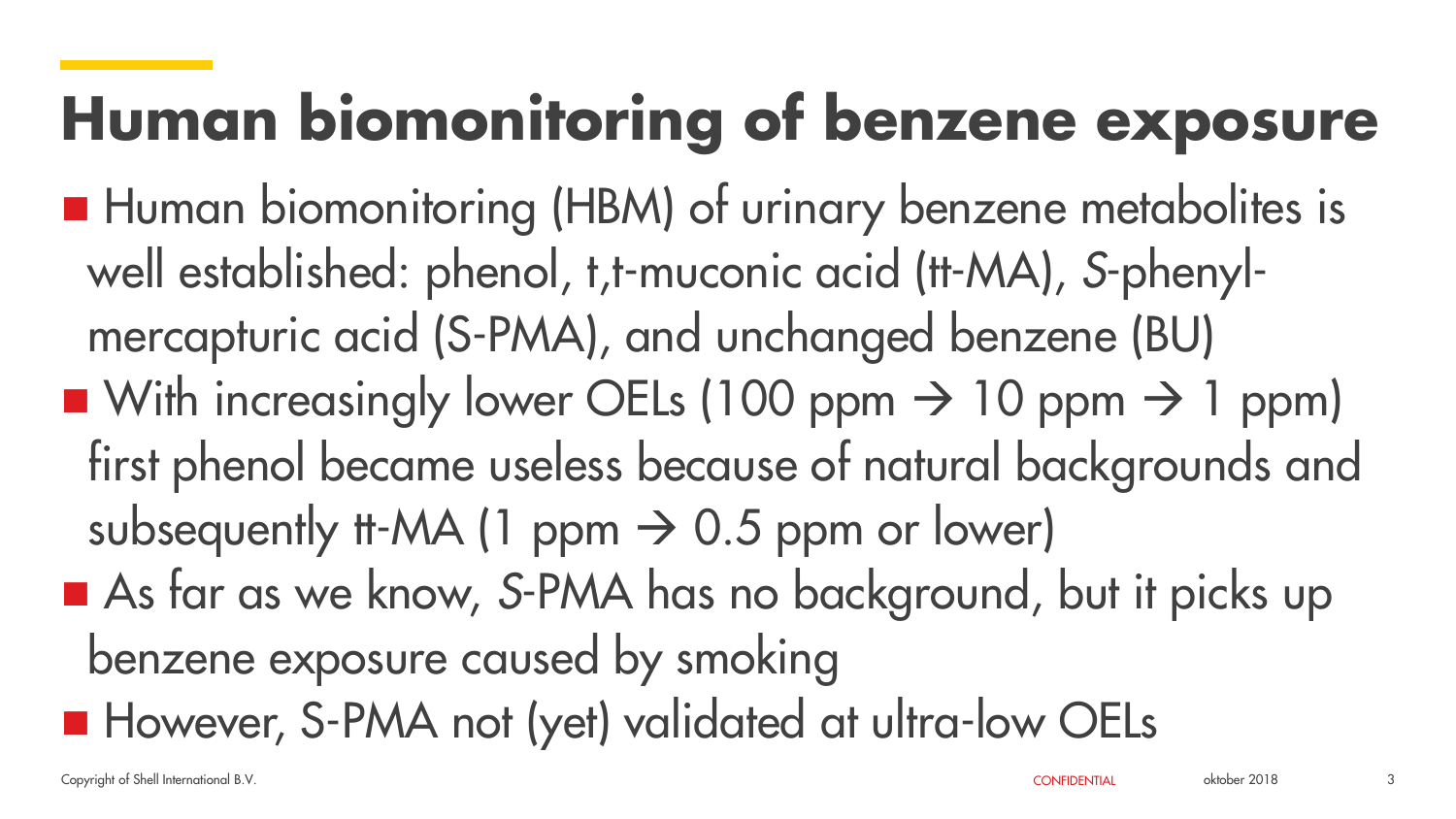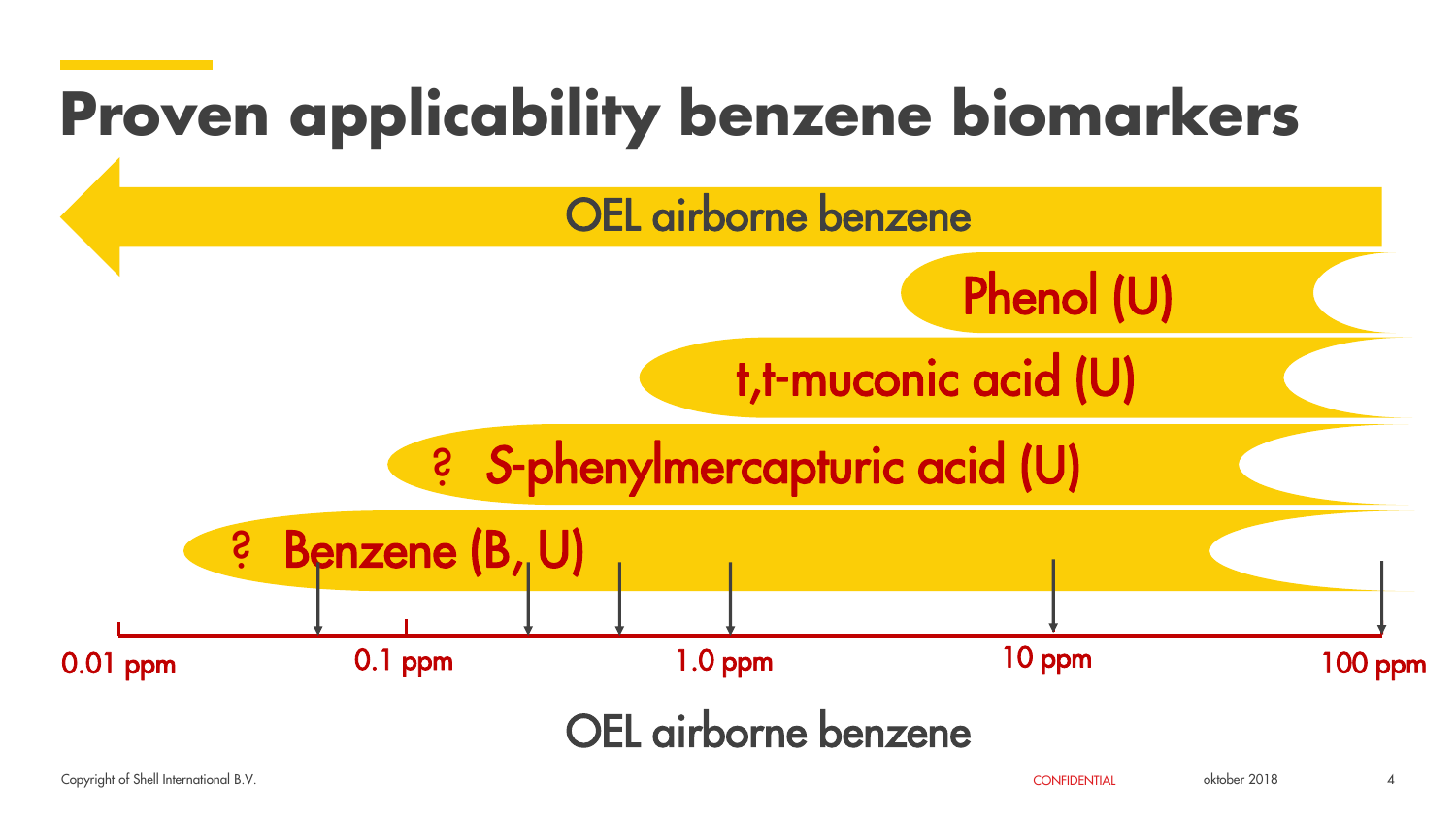### Benzene HBM by urinary tt-MA (1)

| <b>Benzene in air</b> |                   | tt-Muconic acid in urine                   |
|-----------------------|-------------------|--------------------------------------------|
| $mL/m^3$ (ppm)        | mg/m <sup>3</sup> | µg/g creat                                 |
|                       |                   | 150 (95 percentile for general population) |
| 0.03                  | 0.1               |                                            |
| 0.06                  | 0.2               | ٠                                          |
| 0.15                  | 0.5               | -                                          |
| 0.3                   | 1.0               | 300                                        |
| 0.6                   | 2.0               | 500                                        |
| 1.0                   | 3.3               | 750                                        |
| 2.0                   | 6.5               | 1200                                       |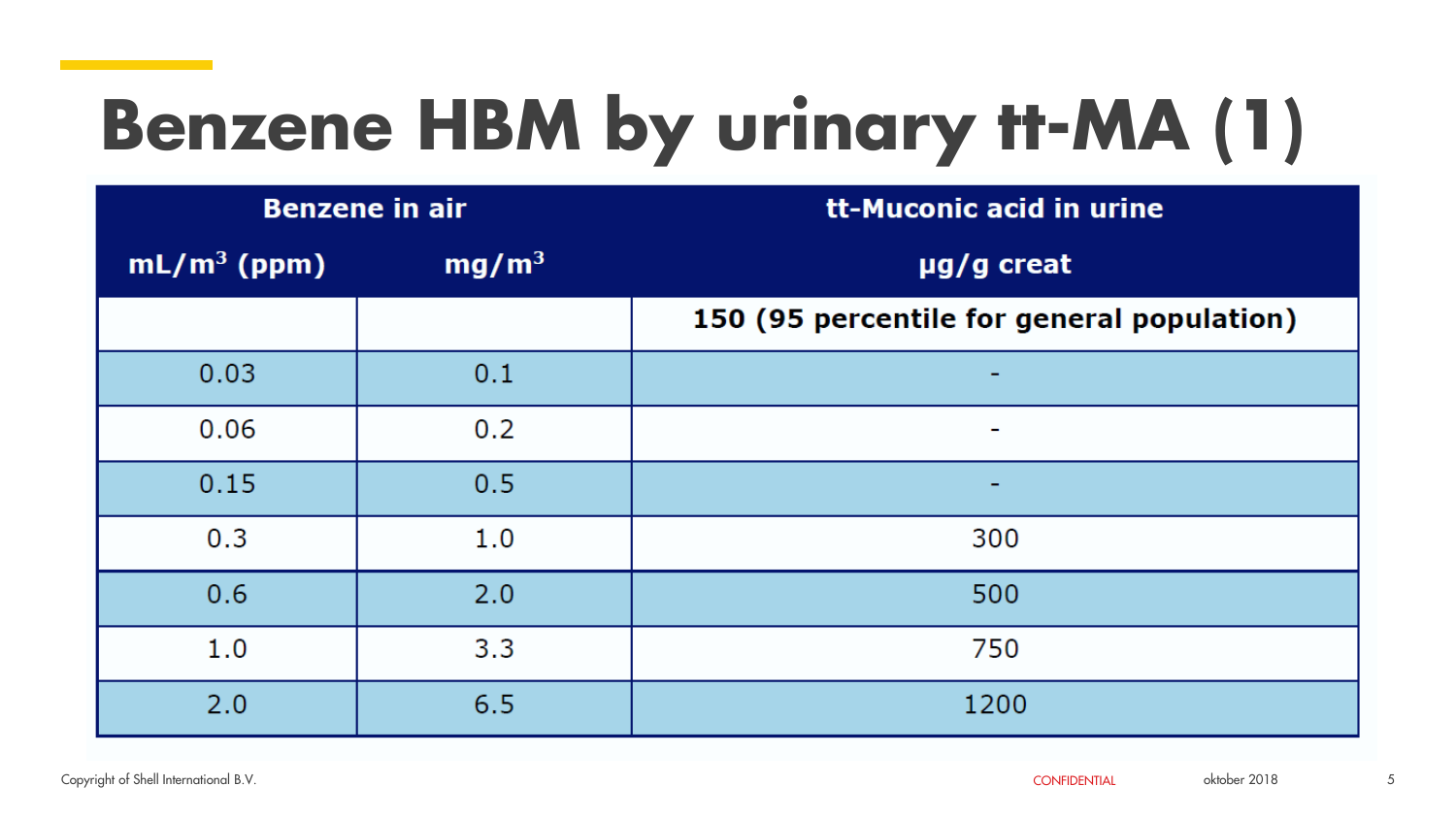### Benzene HBM by urinary tt-MA (2)

■ It-MA doesn't seem a useful parameter for low-level benzene exposure **The MAK Kommission found 9 studies with low-level benzene exposure** 



■ The 95 percentile for the general population is 150 µg tt-MA/g creat. ■ Dietary uptake of sorbic acid contributes to tt-MA excretion and could lead to urinary values as high as 700 μg/g creatinine.

Copyright of Shell International B.V. CONFIDENTIAL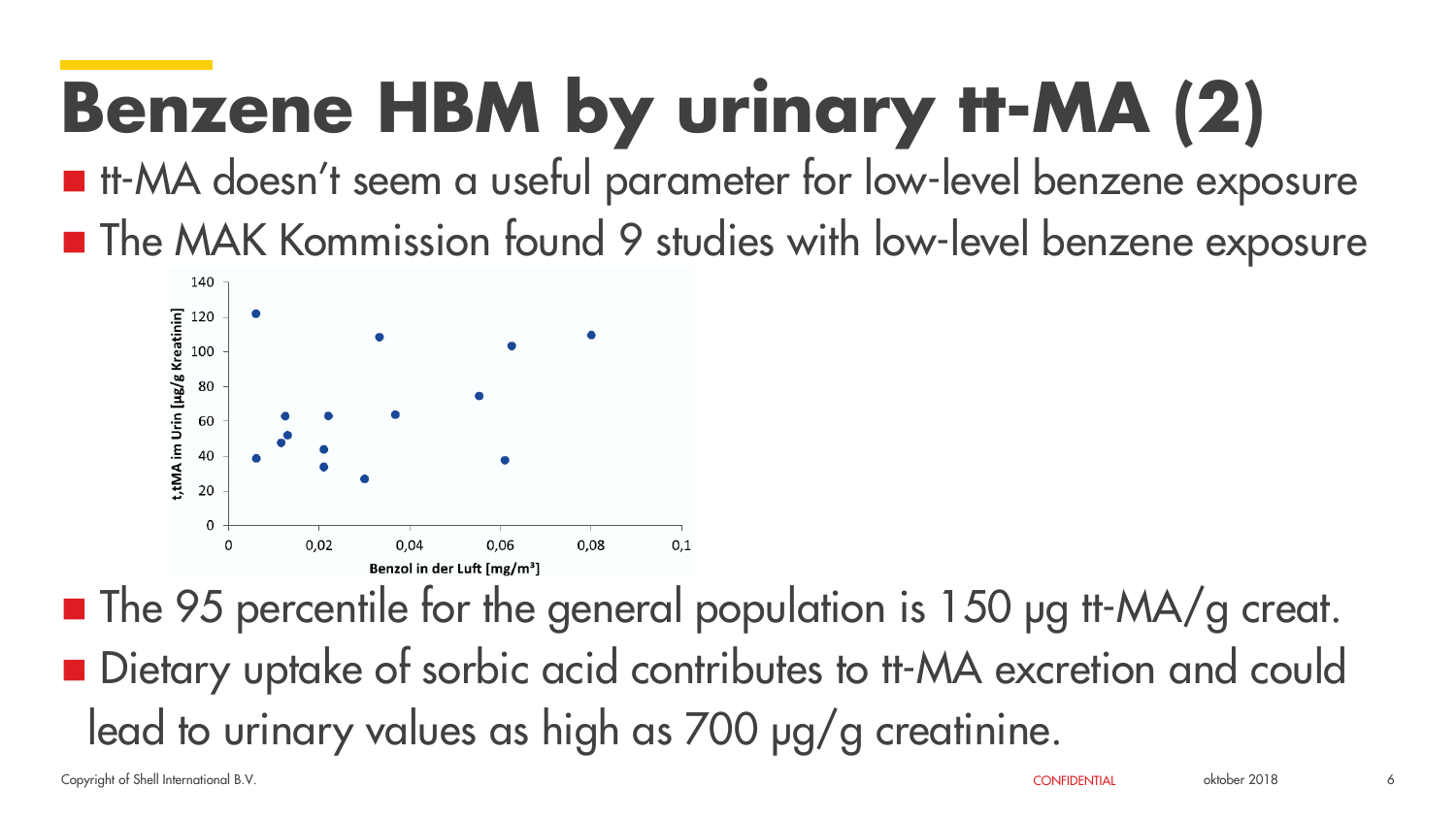### Benzene HBM by urinary S-PMA (1)

| <b>Benzene in air</b> |                   | <b>S-Phenylmercapturic acid (SPMA) in urine</b> |
|-----------------------|-------------------|-------------------------------------------------|
| $mL/m^3$ (ppm)        | mg/m <sup>3</sup> | µg/g creatinine                                 |
|                       |                   | 0.5 (95 percentile for general population)      |
| 0.03                  | 0.1               | $1.5*$                                          |
| 0.06                  | 0.2               | $2.5*$                                          |
| 0.15                  | 0.5               | 5                                               |
| 0.3                   | 1.0               | 12                                              |
| 0.6                   | 2.0               | 25                                              |
| 1.0                   | 3.3               | 45                                              |
| 2.0                   | 6.5               | 90                                              |

#### \* For non-smokers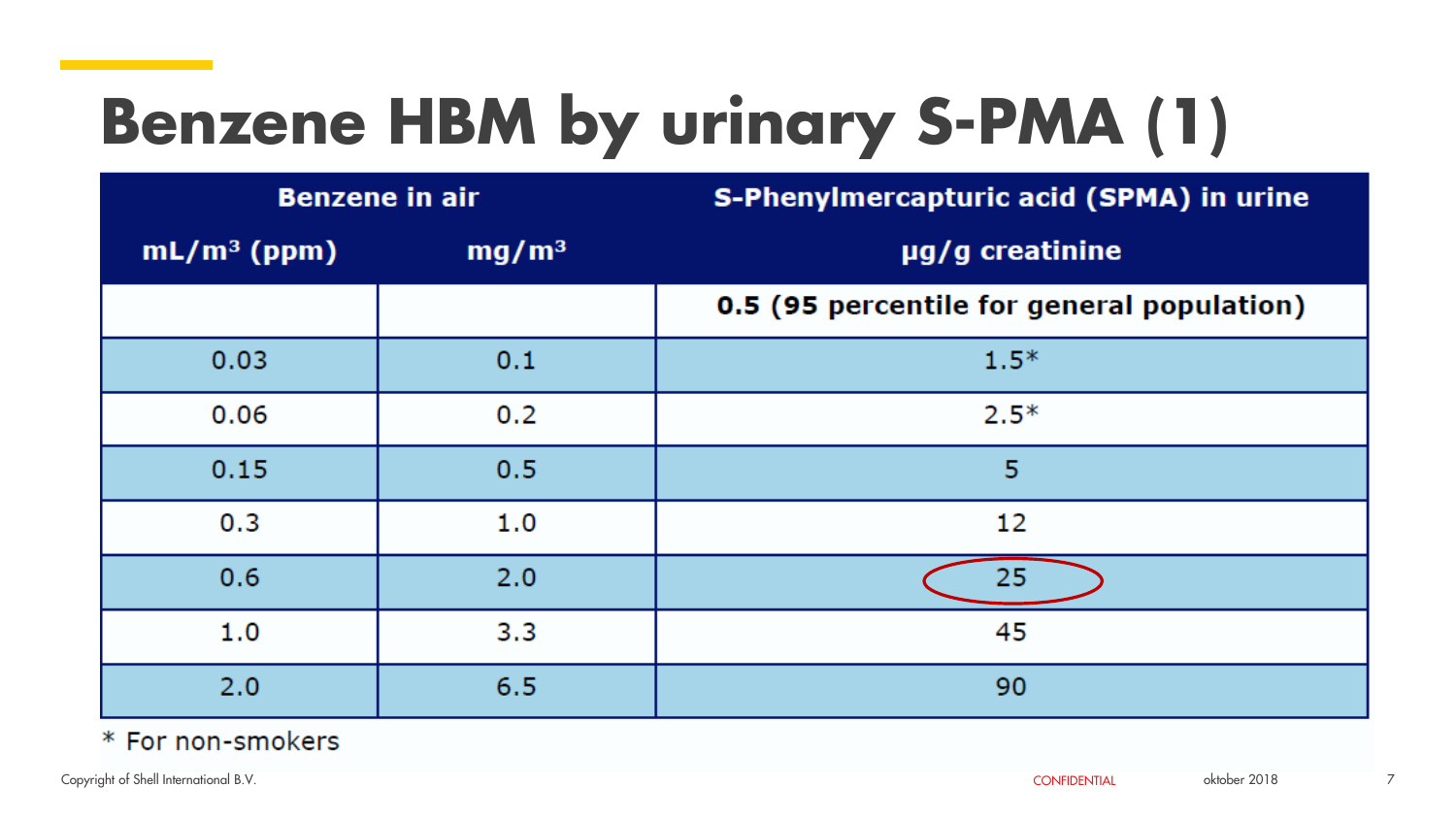# Benzene HBM by urinary S-PMA (2)

- **ELISA methods are excluded; only MS-methods are considered**
- There are 6 studies available on low-dose benzene and S-PMA
- One study is excluded as the data do not 'fit' the other studies
- On study (most extensive; good quality) was excluded (reasons unclear) ■ One study is confounded (smokers and non-smokers data; benzene not measured on day of urine collection), but nevertheless included **The four included studies report median and average values**  $\blacksquare$  It is unclear how the, statistically not significant (!), correlation was obtained that was used to calculate the low-level biological limit values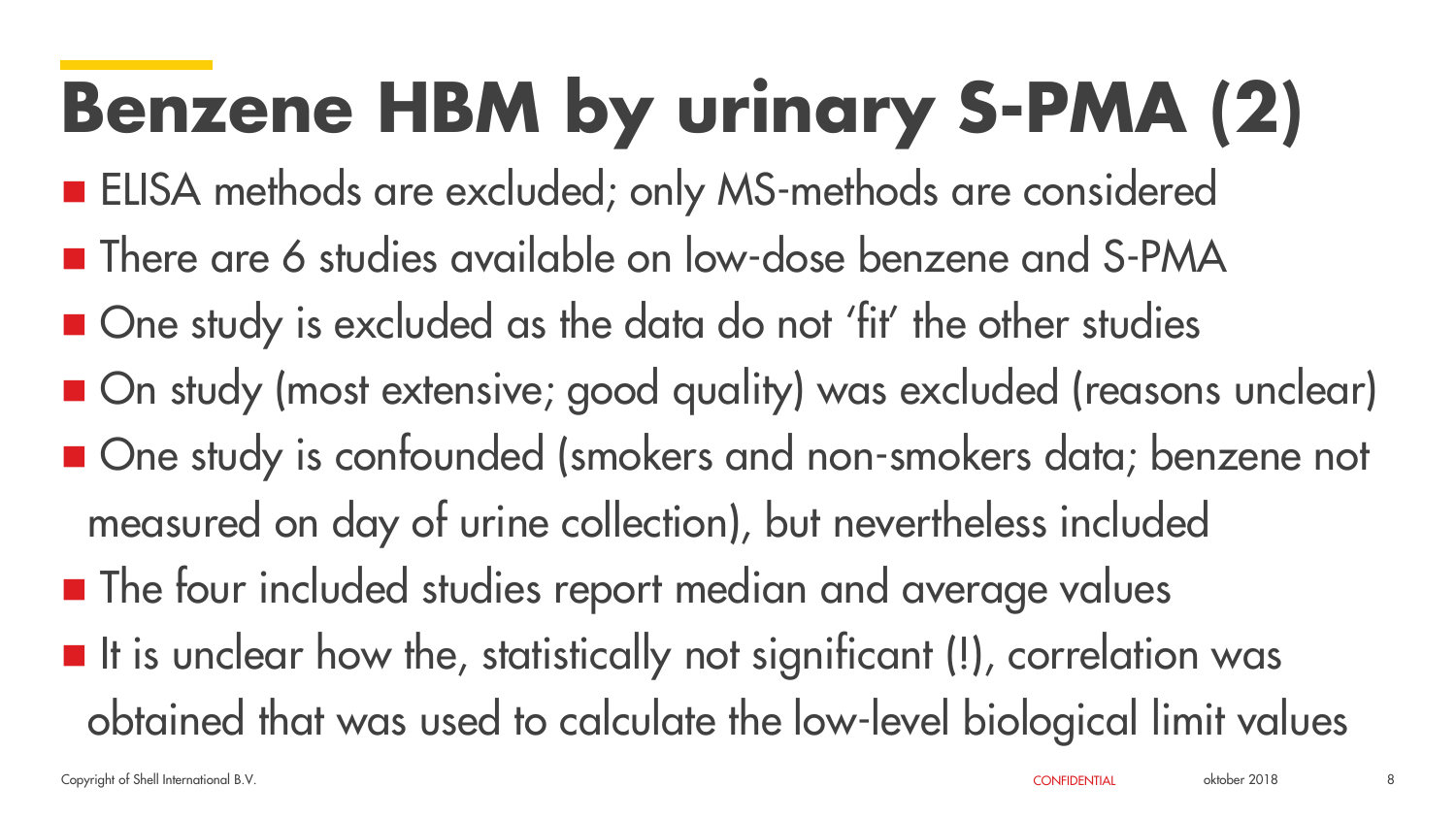### Benzene HBM by urinary S-PMA (3)

| <b>Benzene in air</b> |                   | <b>S-Phenylmercapturic acid (SPMA) in urine</b> |
|-----------------------|-------------------|-------------------------------------------------|
| $mL/m^3$ (ppm)        | mg/m <sup>3</sup> | µg/g creatinine                                 |
|                       |                   | 0.5 (95 percentile for general population)      |
| 0.03                  | 0.1               | $1.5*$                                          |
| 0.06                  | 0.2               | $2.5*$                                          |
| 0.15                  | 0.5               | 5                                               |
| 0.3                   | 1.0               | 12                                              |
| 0.6                   | 2.0               | 25                                              |
| 1.0                   | 3,3               | 45                                              |
| 2.0                   | 6.5               | 90                                              |

#### \* For non-smokers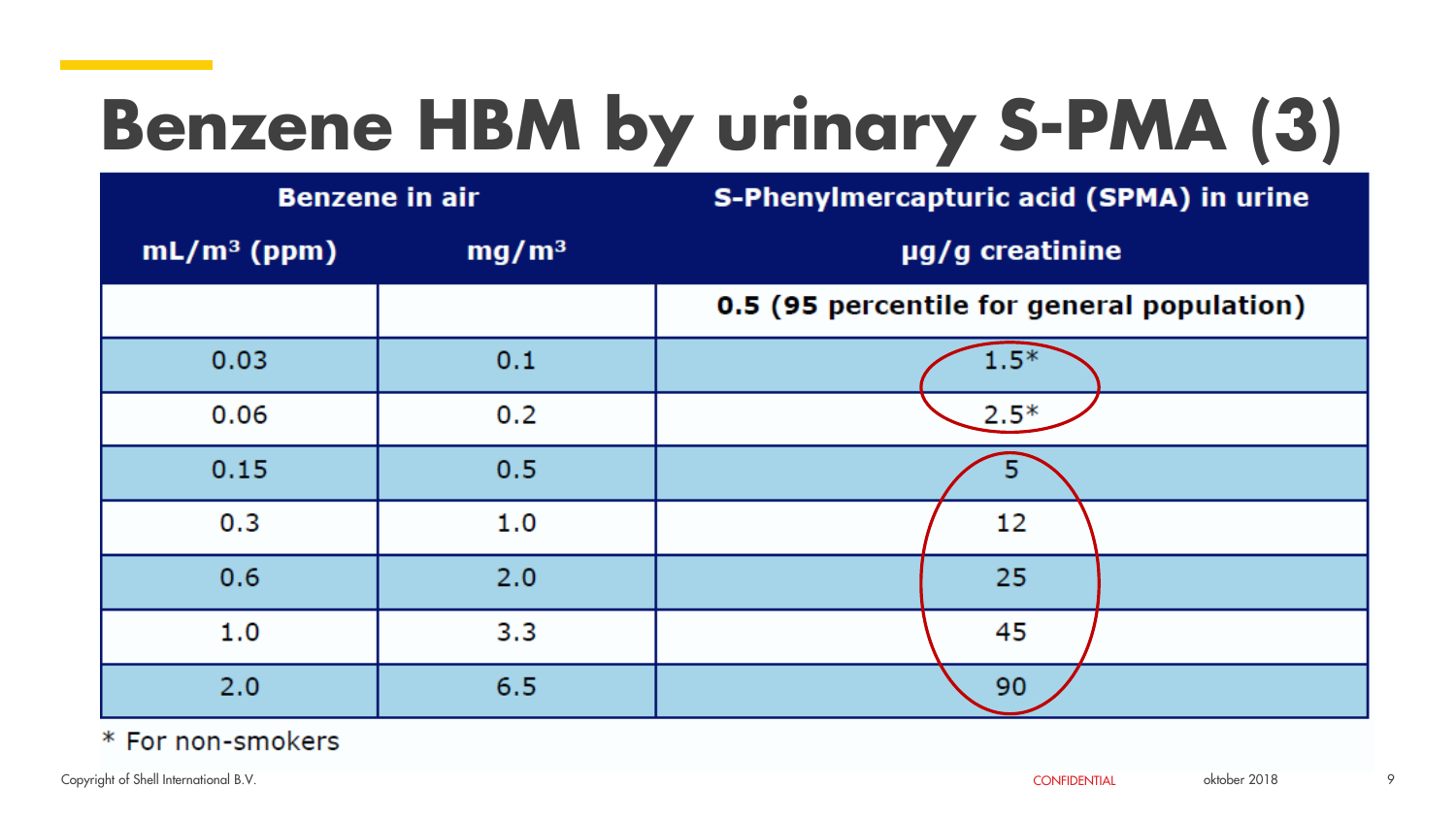### Benzene HBM by urinary S-PMA (4)

- For higher airborne benzene levels, the study by Van Sittert et al., 1993 was used to calculate the EKA values (first study that validated S-PMA) ■ This study used S-benzylmercapturic acid as internal standard which led to unreliable results at lower concentrations
- $\blacksquare$  Validation was repeated with [ring-d<sub>5</sub>]-S-PMA as internal standard ■ When the regression line from this study is applied, higher biological limit values (EKA values) are obtained
- **The 'old' regression line would yield negative values for the low-dose** EKA values; the 'new' regression line yields positive, but higher values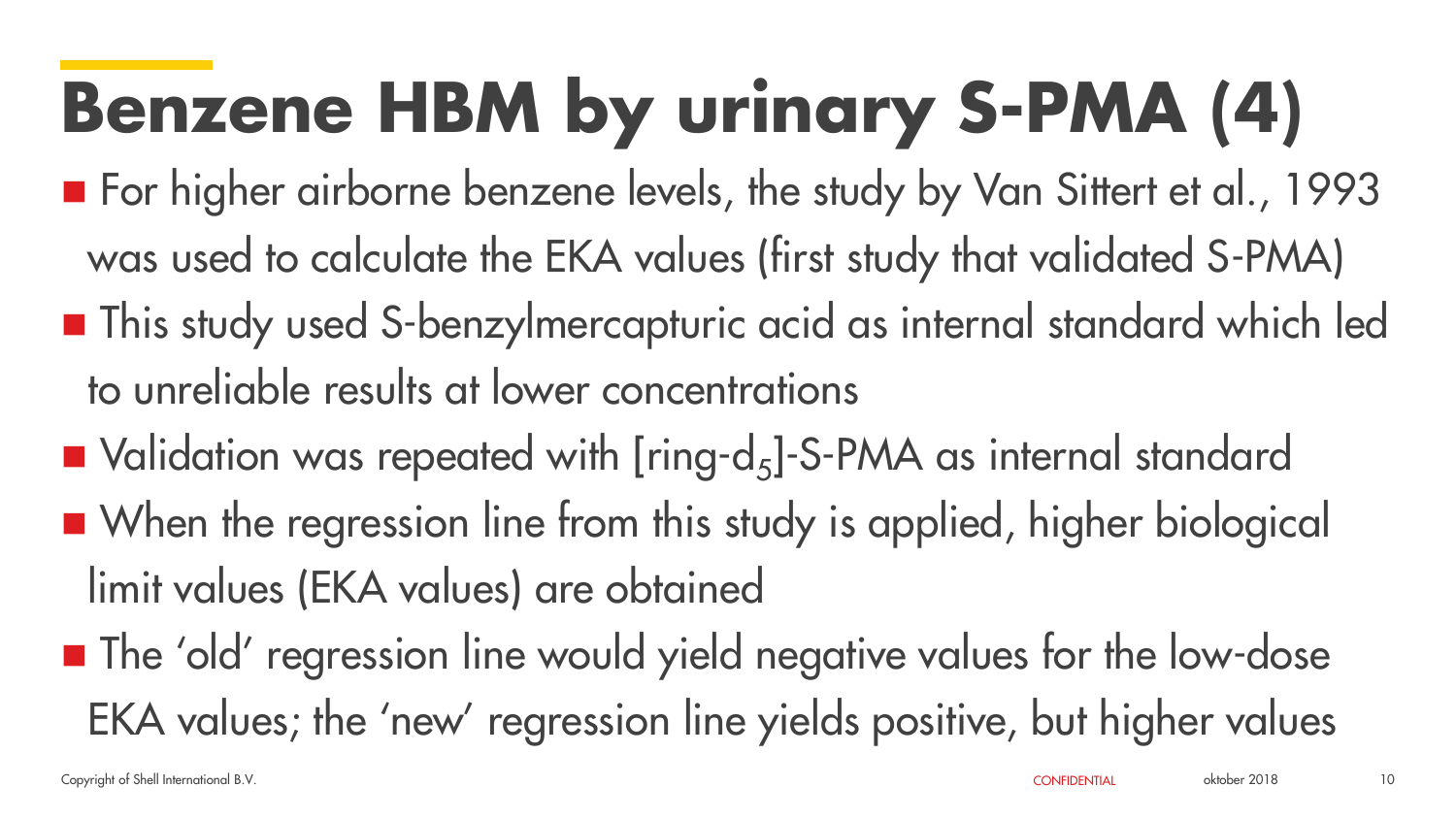# Benzene HBM by urinary S-PMA (5)

- **The well validated methods to determine urinary S-PMA are not** validated below 1 mg/m<sup>3</sup> (0.3 ppm)
- Available studies measuring S-PMA at low level benzene exposure are highly inconsistent
- Values obtained with the validated regression lines give results that are not consistent with the studies at low dose – reasons are not clear
- Available data (Maestri et al., 2005) give poor correlations ( $r^2 = 0.18$ ) → Proper validation studies of urinary S-PMA at low airborne levels of benzene are needed !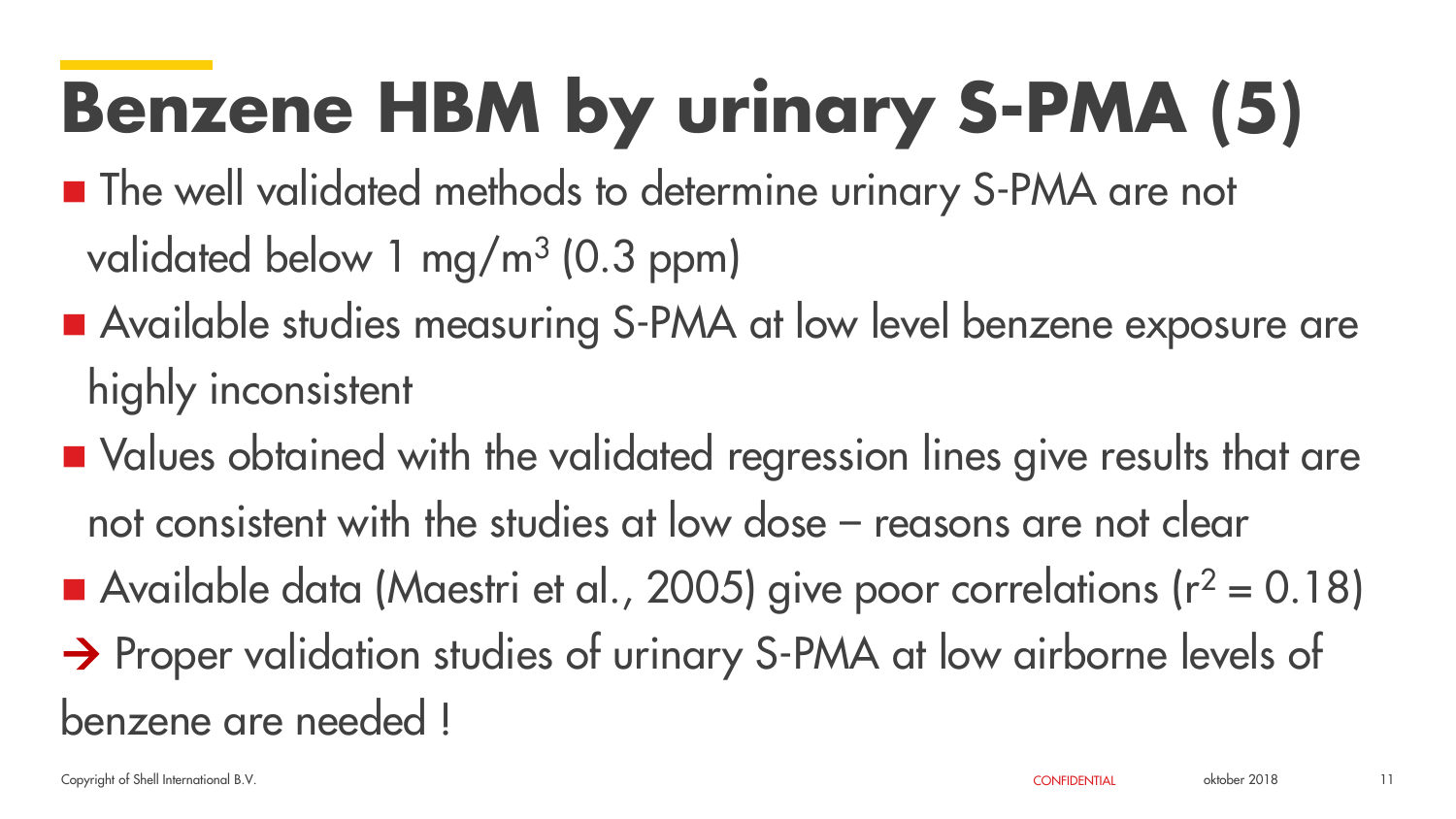### Benzene HBM by urinary benzene (1)

| <b>Benzene in air</b> |                   | <b>Benzene in urine</b>                    |
|-----------------------|-------------------|--------------------------------------------|
| $mL/m^3$ (ppm)        | mg/m <sup>3</sup> | $\mu$ g/L                                  |
|                       |                   | 0.3 (95 percentile for general population) |
| 0.03                  | 0.1               | $0.5*$                                     |
| 0.06                  | 0.2               | $0.8*$                                     |
| 0.15                  | 0.5               | 1.5                                        |
| 0.3                   | 1.0               | 2.75                                       |
| 0.6                   | 2.0               | 5.0                                        |
| 1.0                   | 3.3               | 7.5                                        |
| 2.0                   | 6.5               | 12.5                                       |

#### \* For non-smokers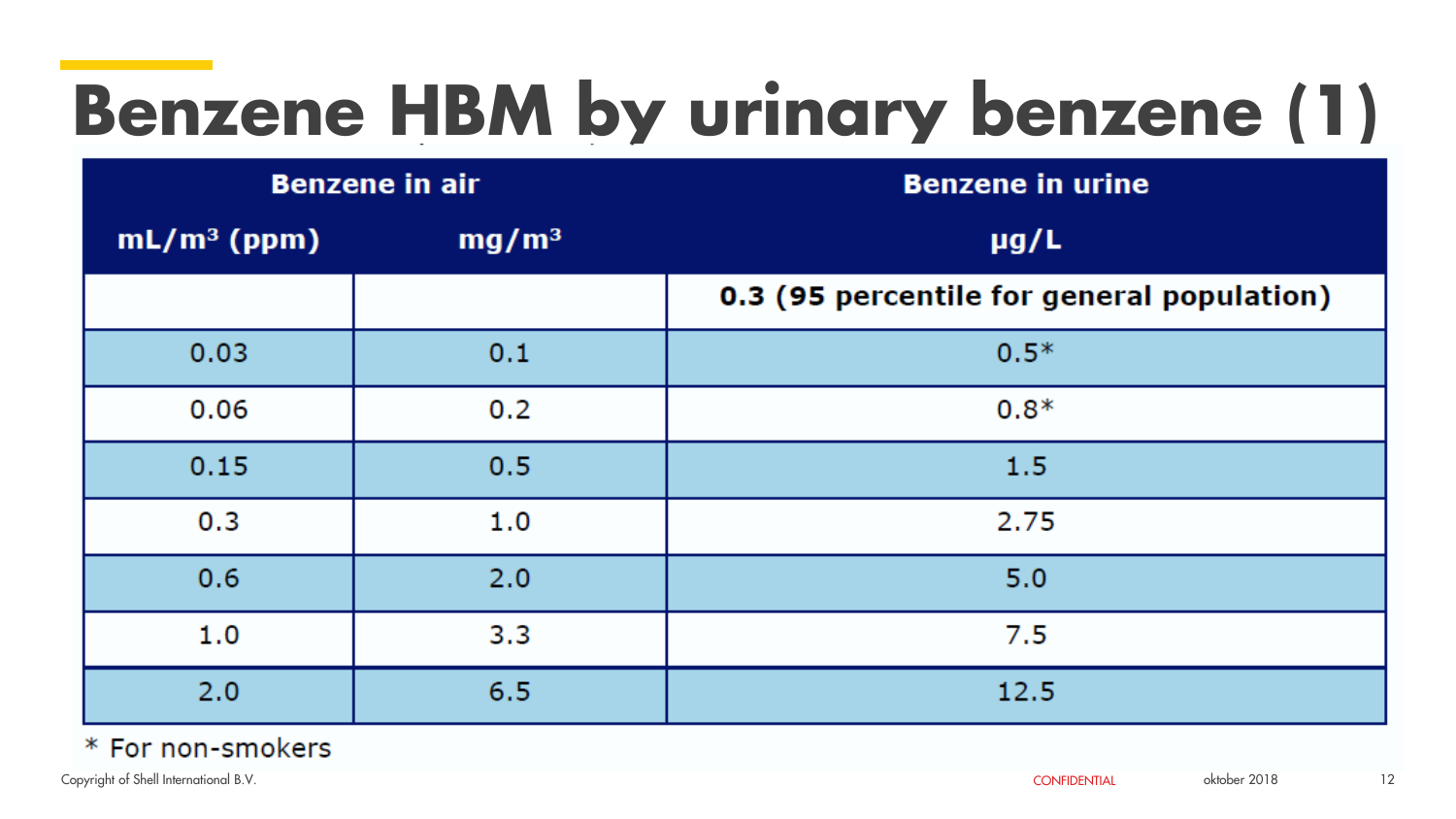# Benzene HBM by urinary benzene (2)

- **Historically benzene in urine has been considered difficult due to the** volatility of benzene (evaporation from samples; potential contamination) ■ For the EKA values only 4 studies were available; one study is discarded as it doesn't 'fit' the other three studies
- **The remaining three studies report only mean or median values no** correlations
- One study explicitly states that airborne benzene was not correlated with urinary benzene
- A highly significant correlation was obtained from 4 mean/median values of the three remaining studies  $\rightarrow$  applied to 0.1 and 0.2 ppm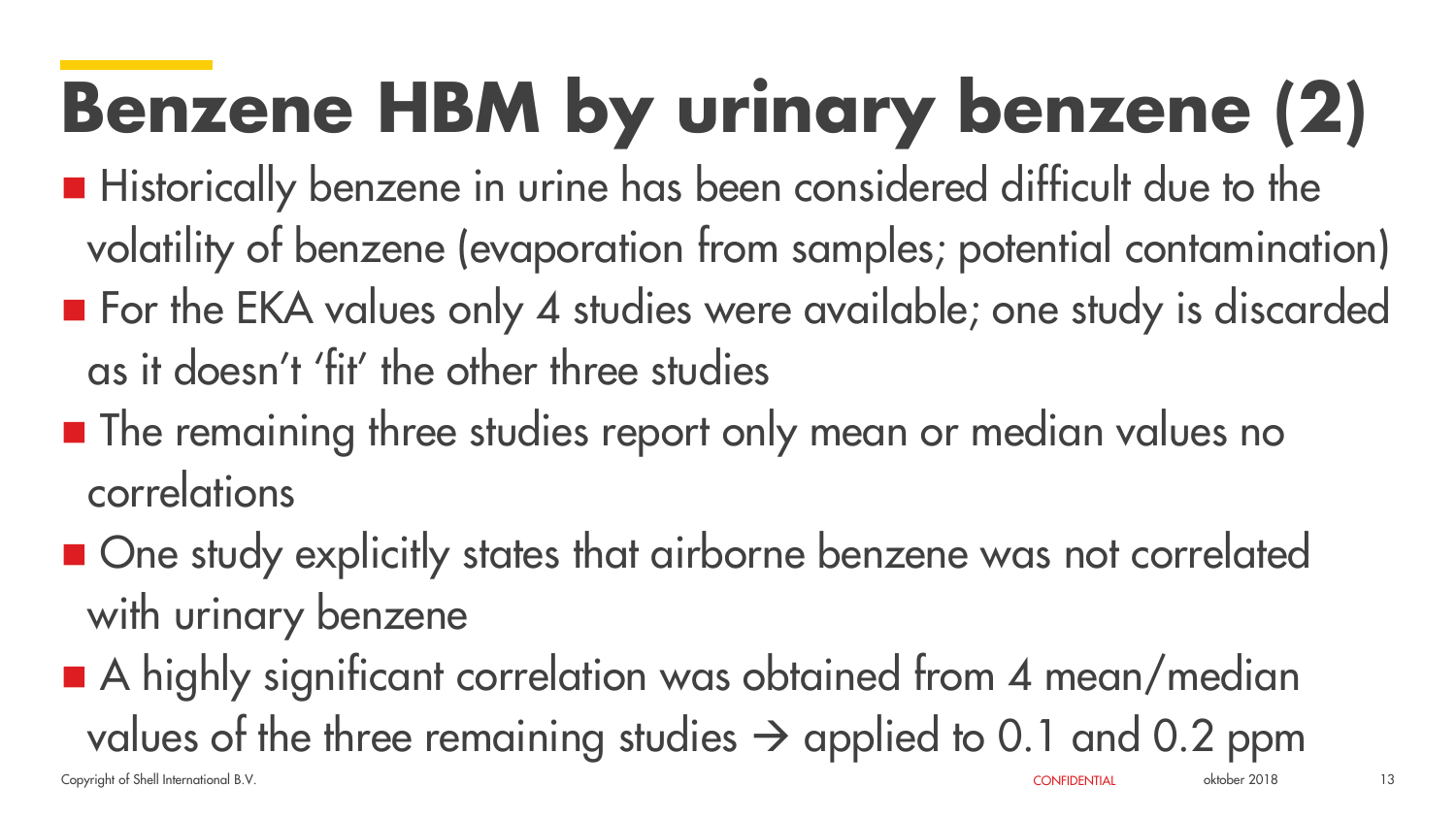# Benzene HBM by urinary benzene (3)

- $\blacksquare$  For the concentration range of benzene in air  $> 0.2$  ppm, no studies have been reported
- **The correlations between urinary benzene and both urinary It-MA and** S-PMA have been established
- The values differ for tt-MA and S-PMA and are 20-50% higher for S-PMA than for **II-MA**
- Copyright of Shell International B.V. ■ The correlation between urinary benzene (µg/L) and S-PMA is used to calculate the urinary benzene levels at airborne levels > 0.2 ppm **The EKA values for low and high airborne benzene are consistent** ■ Benefit of the doubt: BU seems to work well, but validation is needed oktober 2018 14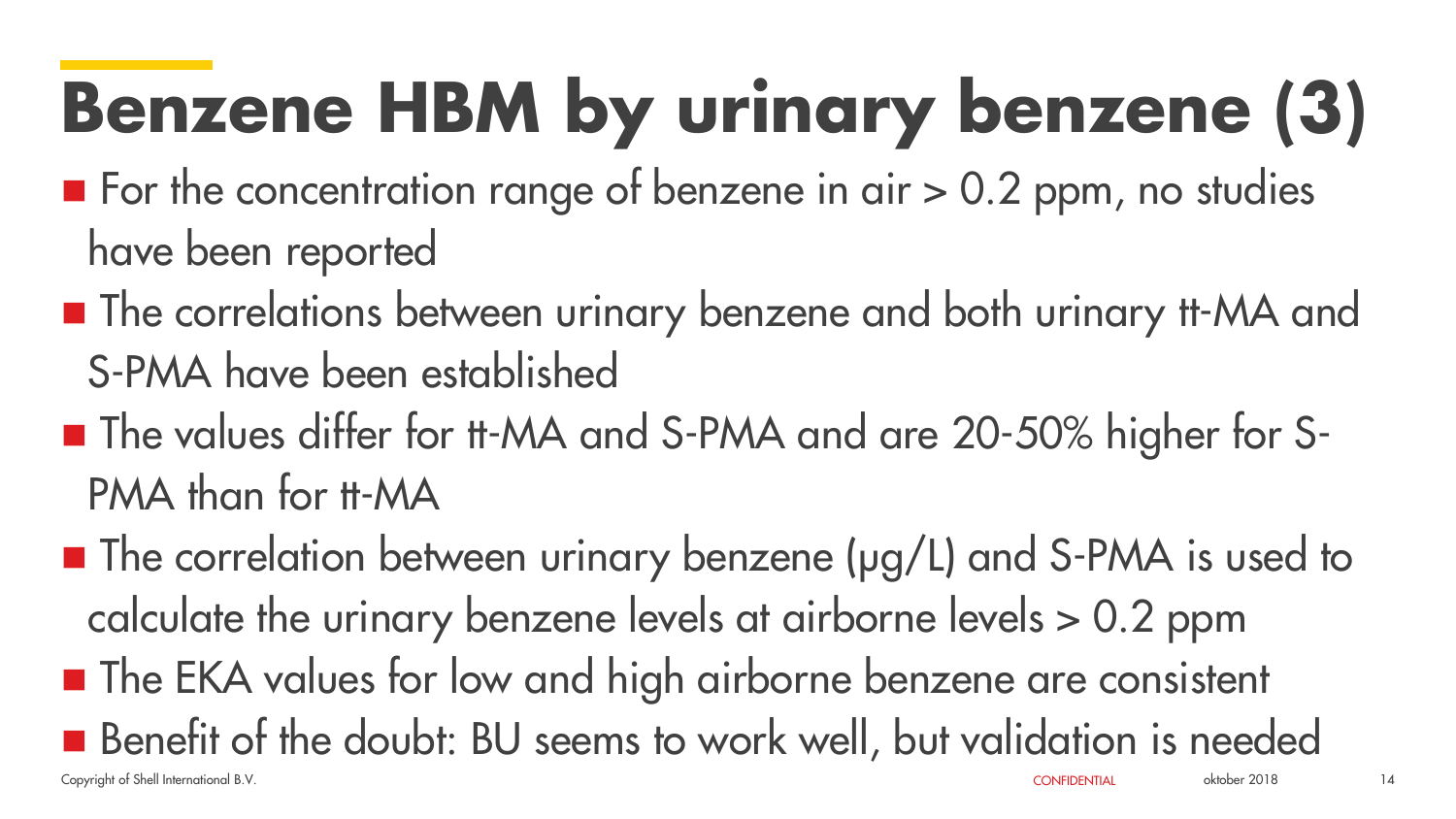### Benzene HBM by blood benzene (BB)

- Benzene in blood (BB) was not considered by either RAC or MAK-Kommission as they do no support invasive methods
- Volatility issues are less important for BB than BU as blood can be collected in air-tight systems
- **BB** might be a useful parameter for recent exposures
- We are currently investigating the possibilities of the suitability of microsamples for determination of BB
- Once the analytical methodology is established, we can start (extensive) validation in occupational settings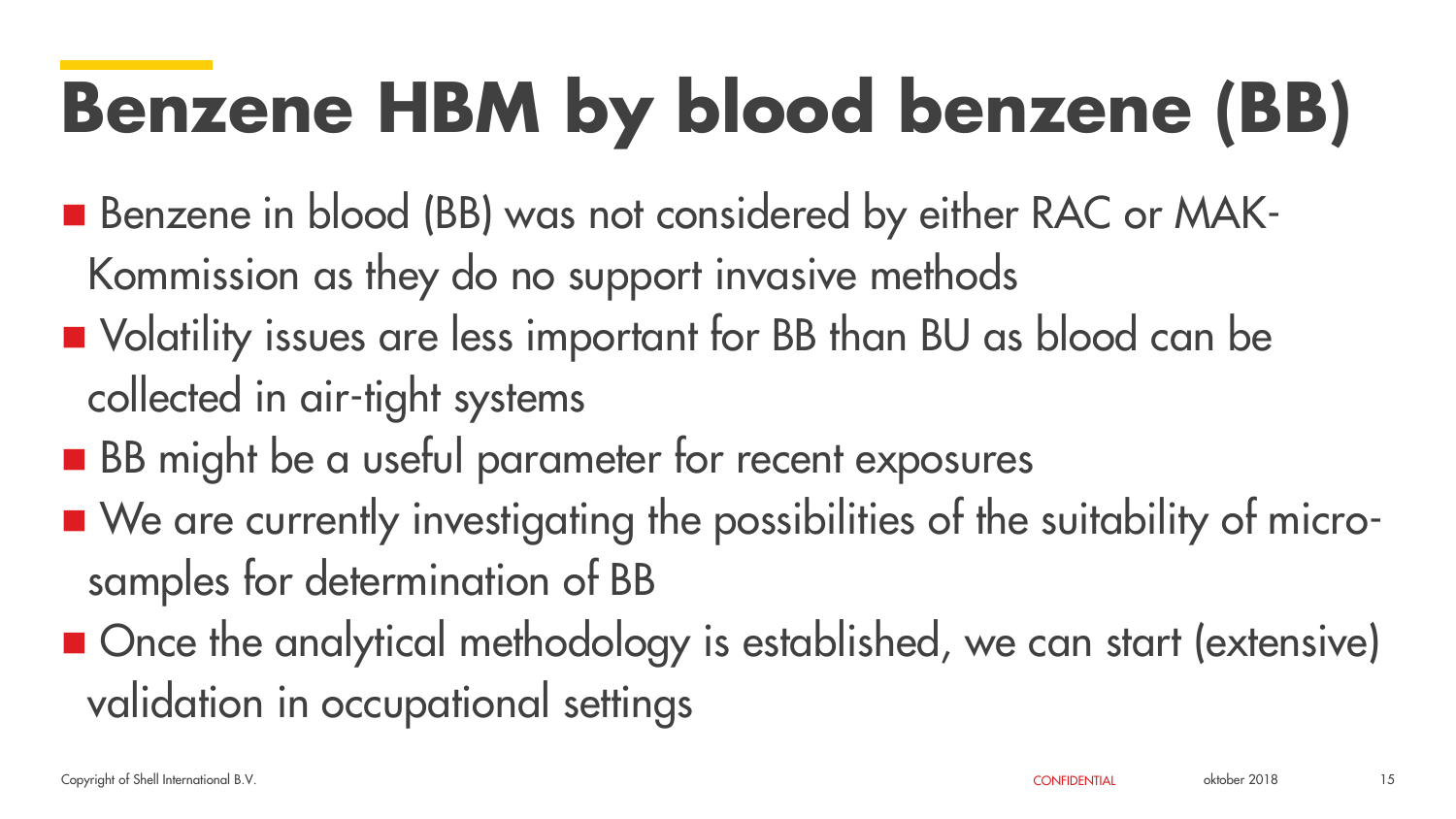### Conclusions

- DECOS derived a health-based recommended OEL of 0.7 mg/m<sup>3</sup> (0.2 ppm) as 8-h TWA
- RAC has proposed an OEL of 50 ppb (0.16 mg/m<sup>3</sup>) as 8-h TWA
- **H** Human biomonitoring (HBM) of exposure at 0.7 mg/m<sup>3</sup> is possible by S-PMA and BU, but not by tt-MA.
- HBM of exposure at 50 ppb may be possible by S-PMA and BU (or BB) **The suggested biological exposure limit values for low-dose benzene** exposures (RAC, MAK) seem to lack sound justifications
- **There is an urgent need to properly validate S-PMA for these levels** ■ Benzene in blood (and maybe urine) may be a valid alternative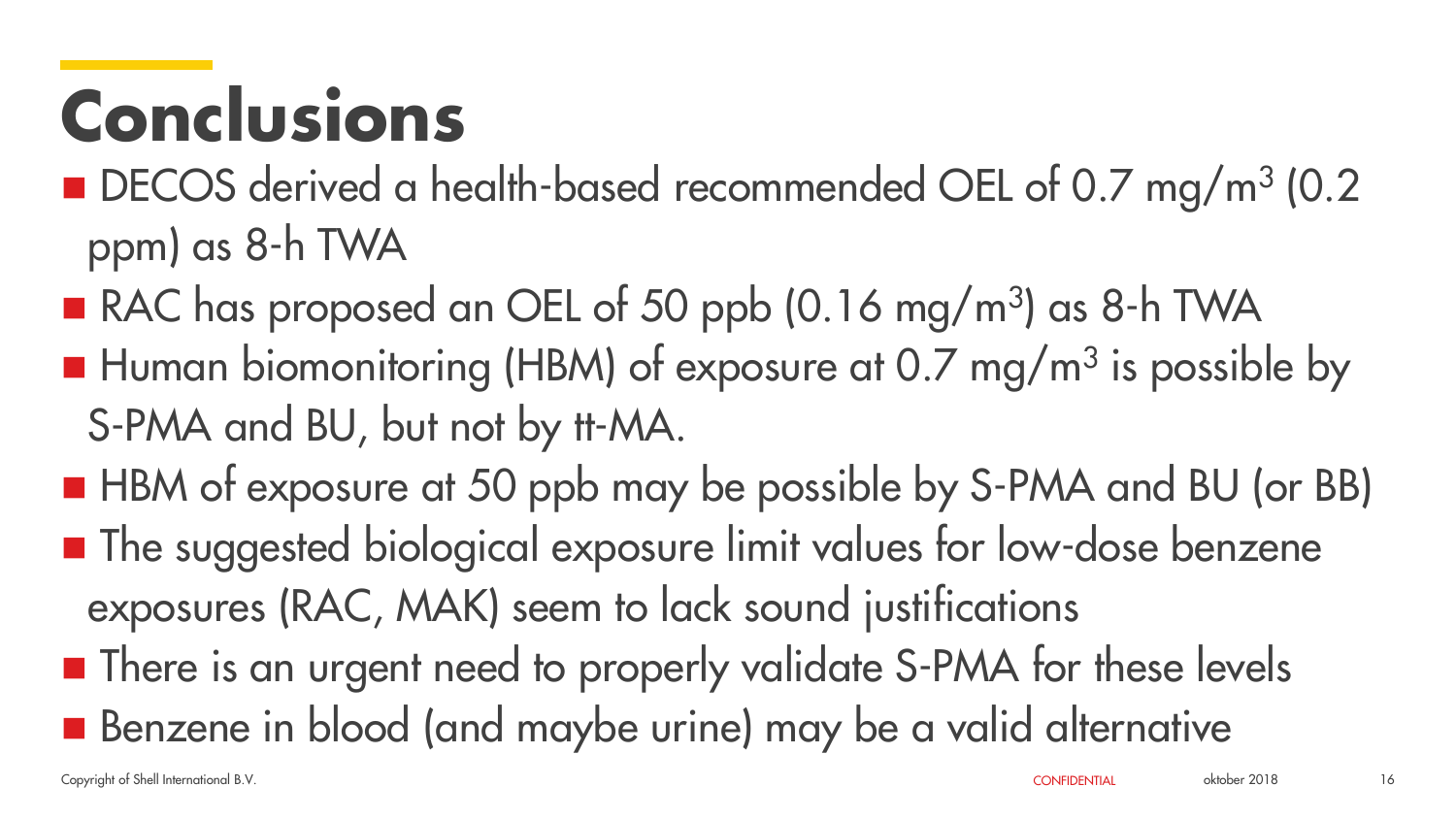Copyright of Shell International B.V.